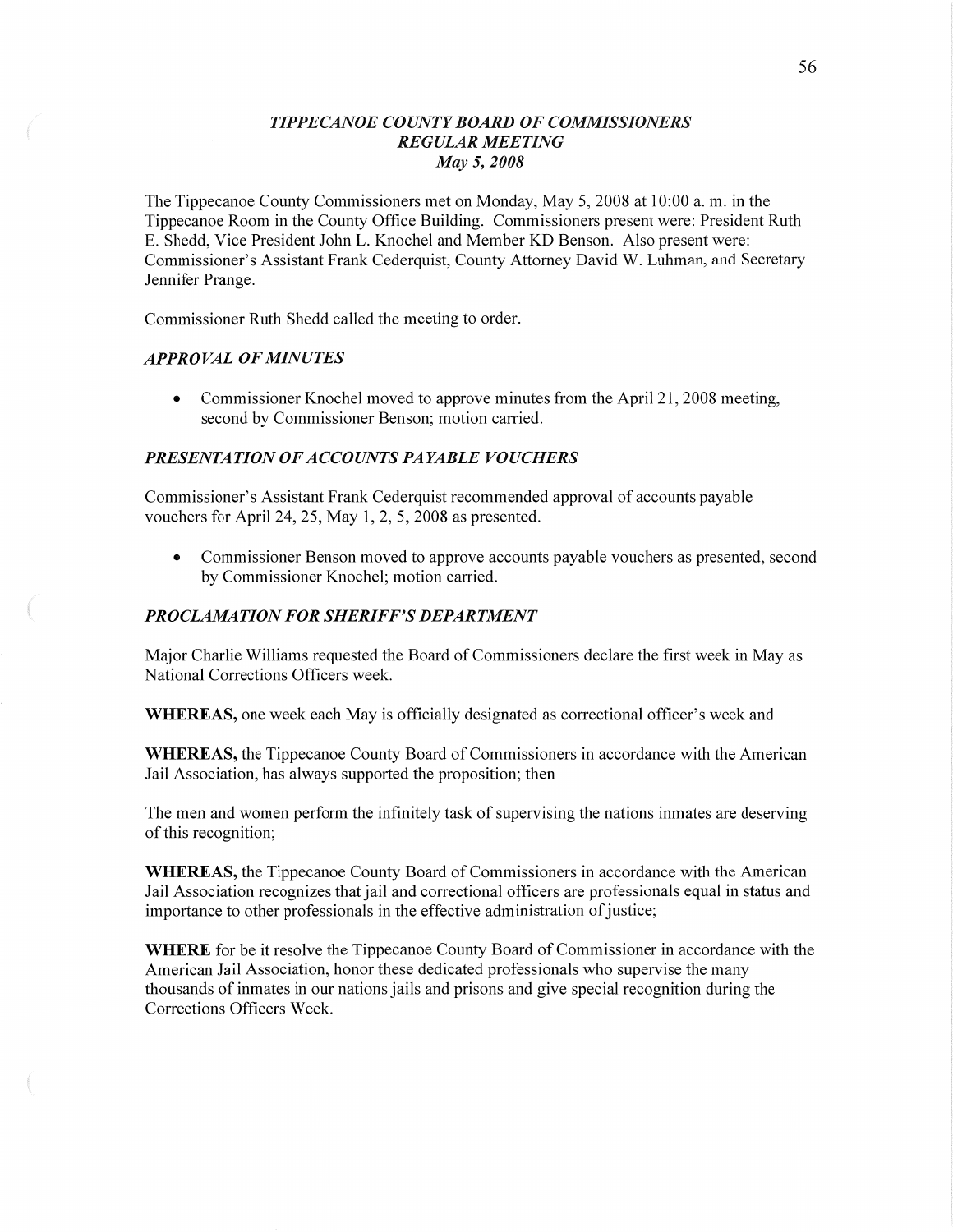# CAR *Y H OME/J U VENILE* AL *T ERNA T I* VES *— Shirley Mennen*

Human Resource Director Shirley Mennen presented information on behalf of Rebecca Humphrey for the continued youth services re-structuring process. Youth Services Director Rebecca Humphrey is proposing eliminating the Juvenile Alternatives Director PAT IV position funded by Community Corrections and restructuring the Cary Home Clinical Director PAT **V**  position. Combining the two positions Will provide oversight for all clinical and behavioral monitoring programs administered by Tippecanoe County. The new position will be a Clinical Services Director SO position.

# *COMMUNITY CORRECTIONS*

Elliott Allen from DLZ recommended options for repair of the Community Corrections building. DLZ supplied three options for repair. Steve Habben from Kettlehut, agreed with DLZ recommendation for repairs on the community corrections.

**0** Commissioner Knochel moved to select Option B for repairs and requested DLZ prepare specifications to advertise the project, second by Commissioner Benson; motion carried.

## *AGREEMENT* FOR *MEDICAL CONSULTA T* ION SER *VICES*

**A** medical services agreement with Amett LLC was presented for approval. The agreement expands the current scope of services to provide medical care for Cary Home for Girls.

**0** Commissioner Knochel moved to approve the agreement for medical services for Cary Home for Girls, second by Commissioner Benson; motion carried.

# *APPLICATION TO VILLA*

**•** Commissioner Knochel moved to accept the application for Daniel Joseph Grenat to the Tippecanoe Villa, second by Commissioner Benson; motion carried.

### *UNFINISHED/NE W B USINESS*

Grant Coordinator Laurie Wilson requested the Sex Offender Management Grant contract for consultant services for Superior Court 1 be rescinded. The contracted employee resigned and was replaced by **a** part time employee.

**0** Commissioner Knochel moved to rescind the contract for consultant services from the Sex Offender Management Grant, second by Commissioner Benson; motion carried.

Vester & Associates requested approval of a contract for one foot contours needed for additional topography.

• Commissioner Benson moved to approve the proposal from Vester & Associates for one foot contours, second by Commissioner Knochel; motion carried.

Attorney Luhman presented Change Order #1 for the **HVAC** project from Commercial Air, Inc., from \$124,500 to \$125,100.